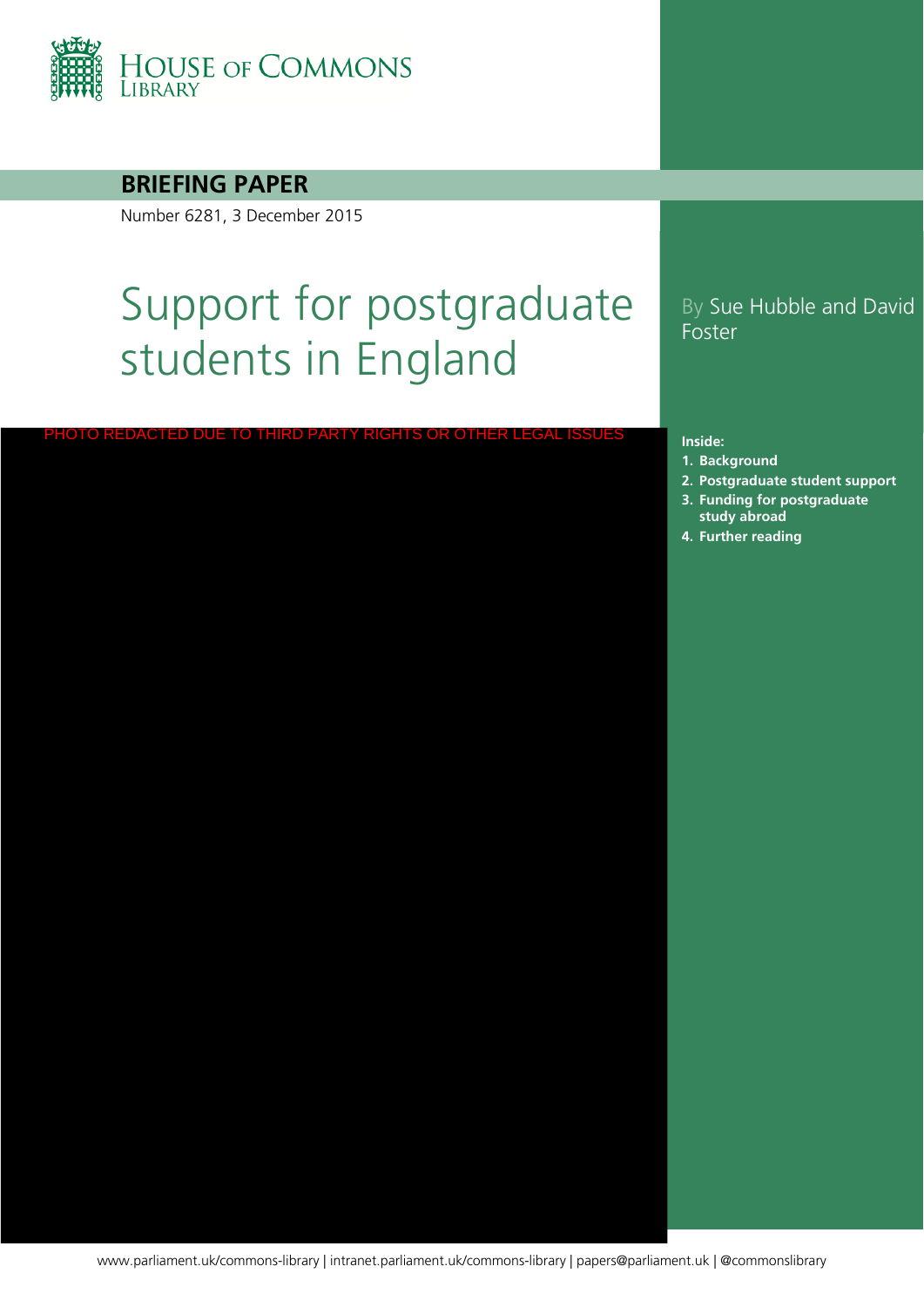## **Contents**

|                         | <b>Summary</b>                                                                                                     | 3                                |
|-------------------------|--------------------------------------------------------------------------------------------------------------------|----------------------------------|
| 1.<br>1.1<br>1.2<br>1.3 | <b>Background</b><br>Postgraduate qualifications<br>Postgraduate tuition fees<br>Postgraduate students             | 4<br>4<br>4<br>4                 |
| 2.<br>2.1<br>2.2        | Postgraduate student support<br>Overview of current position<br>The Research Councils<br>Type of award             | 6<br>6<br>6<br>$\overline{7}$    |
| 2.3                     | Institutional Finance<br>Postgraduate Support Scheme                                                               | $\overline{7}$<br>$\overline{7}$ |
| 2.4                     | Loans<br>New loans for postgraduate masters courses<br>Loans for PhDs<br>Professional and Career Development Loans | 8<br>$8\,$<br>9<br>10            |
| 2.5                     | Subject specific awards<br>Teaching<br>Medical students<br>Healthcare<br>Social Work<br>Law                        | 11<br>11<br>11<br>12<br>13<br>14 |
| 2.6<br>2.7              | <b>Trusts and Charities</b><br>Funds for disabled postgraduate students                                            | 14<br>14                         |
| 3.                      | <b>Funding for postgraduate study abroad</b><br>Erasmus+ Master Loans scheme                                       | 15<br>15                         |
| 4.                      | <b>Further reading</b>                                                                                             | 16                               |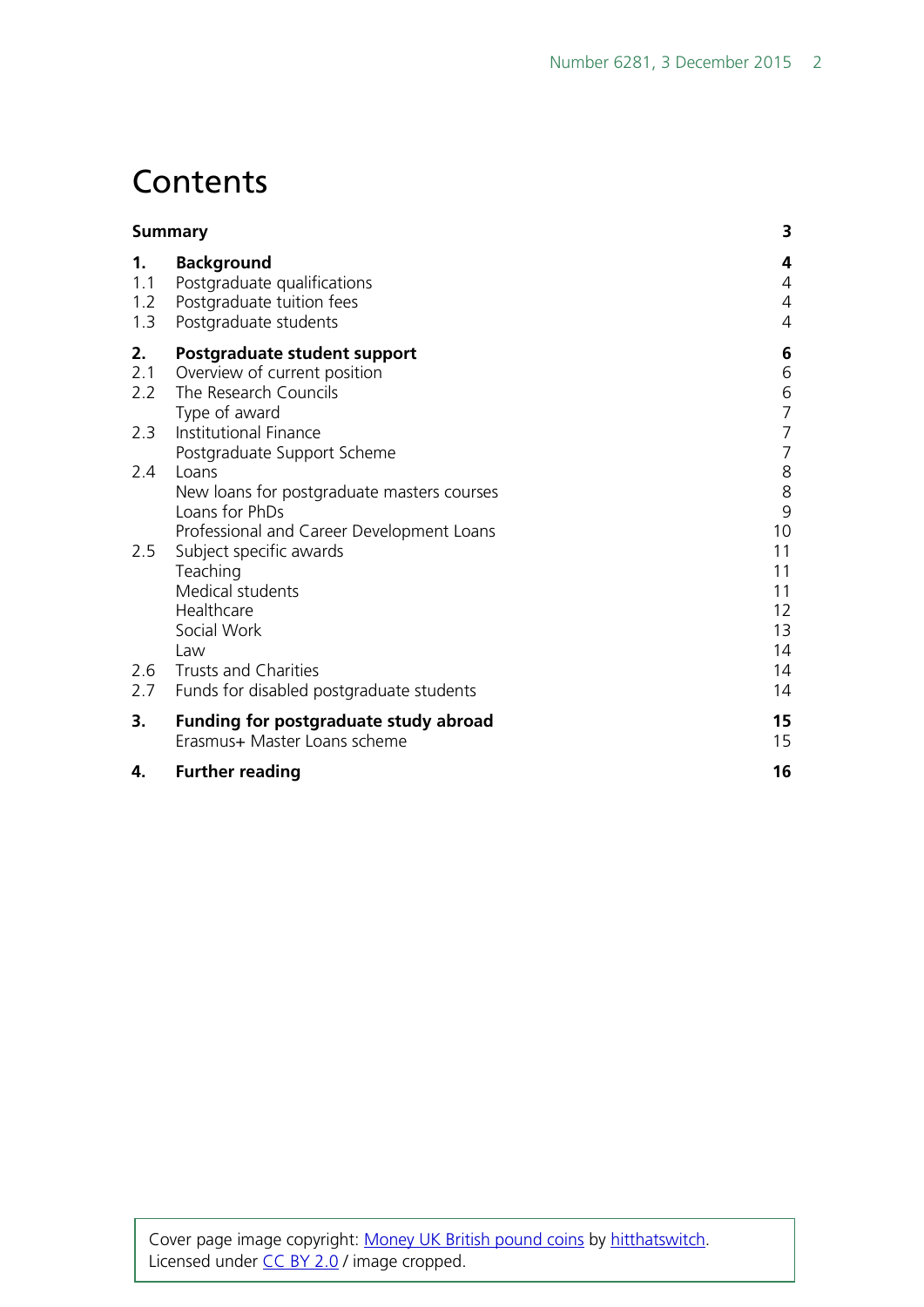## <span id="page-2-0"></span>Summary

This briefing provides information on the various sources of funding available for postgraduate students in England.

Postgraduate education encompasses a broad range of provision and can be classified into two broad types: programmes that are largely taught and those with a significant research component. Fees for postgraduate courses are unregulated and can range in price from around £3,000 to over £30,000 per year for a one year taught masters course.

#### **Current support**

For the 2015-16 academic year there are no mandatory general government grants or loans for postgraduate studies. The government does, however, provide funding in certain specific cases, such as for some postgraduate teacher training, some healthcare courses and social work courses. It also provides funding indirectly through the Research Councils and the Postgraduate Support Scheme.

The other sources of funding for postgraduates are from individual institutions, loans from banks, and funding from educational trusts and charities.

#### **New loans system from 2016-17**

A system of income-contingent loans for postgraduate masters students is being introduced from 2016-17. Under the system, loans of up to £10,000 will be available to eligible students under the age of 60 studying full-time masters courses at an institution in the UK with degree awarding powers. They will also be available to part-time masters students who are studying at a minimum 50% intensity of study.

#### **Removal of grants for some new healthcare students from 2017**

The *Spending Review and Autumn Statement 2015* announced that grants for students in nursing, midwifery and the allied health subjects will be replaced with loans from September 2017. In addition, the announcement stated that the cap on the number of students in these subjects will be removed.

#### **Students studying outside the UK**

Students studying an entire course at a university outside of the UK are not eligible for student support from Student Finance England. UK students have the right to study in any other EU country and when doing so they should be treated the same as nationals for fee purposes. However, the requirement of equal treatment may be taken by member states to apply only to fees, so may be restricted to a country's home students only.

The European Commission's Erasmus+ Master Loans scheme began operation in June 2015 and will be rolled out gradually across participating countries. Under the scheme, loans will be offered by participating banks and student loan agencies and students will be able to borrow up to €12,000 for a one-year masters course or up to €18,000 for a twoyear course.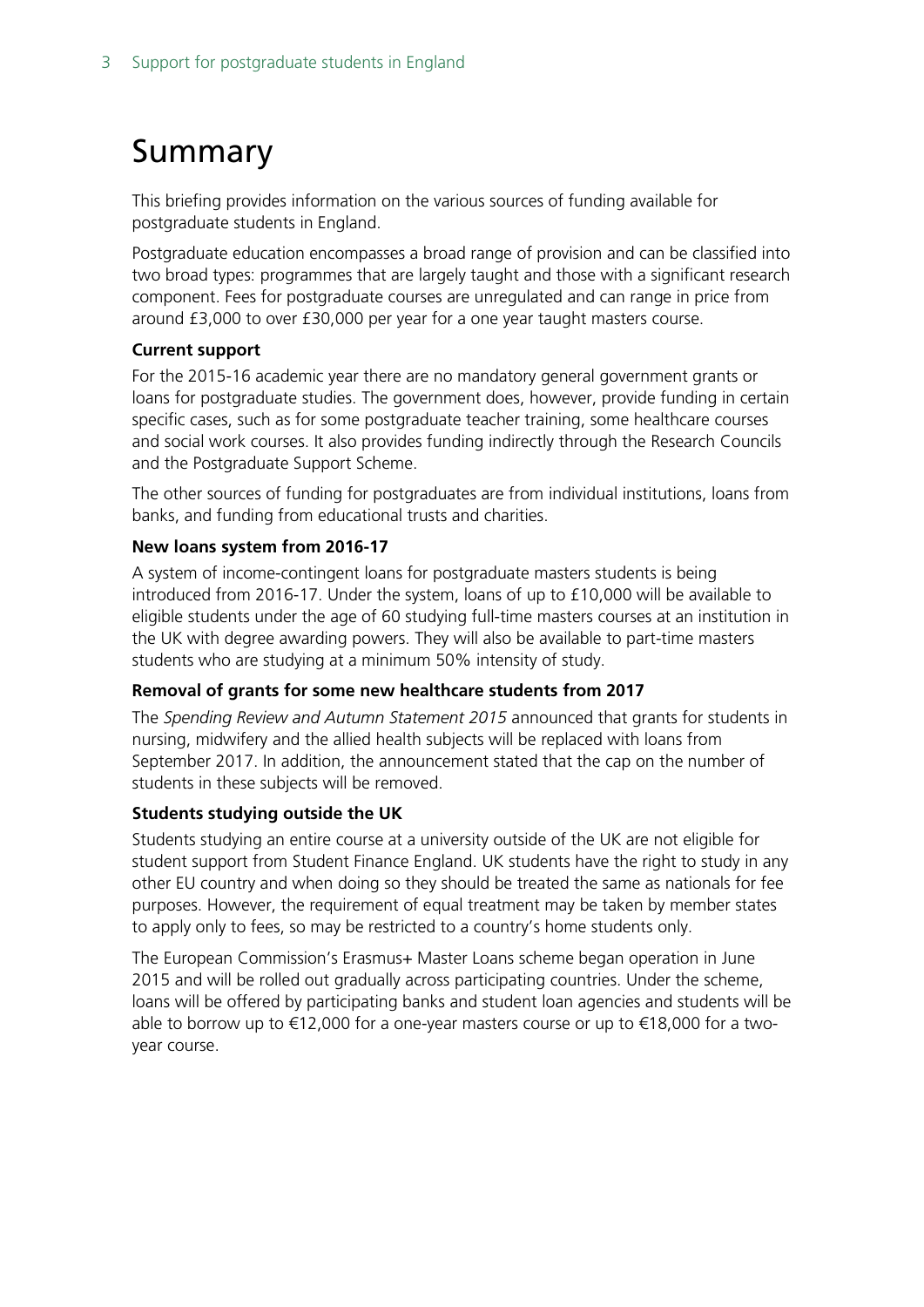## <span id="page-3-0"></span>1. Background

### <span id="page-3-1"></span>1.1 Postgraduate qualifications

Postgraduate education encompasses a broad range of provision and can be classified into two broad types: programmes that are largely taught and those with a significant research component.

Postgraduate qualifications cover provision which is classified at level 7 or 8 on the Quality Assurance Agency for Higher Education framework. Level 7 qualifications include masters degrees (such as MSc and MA) and postgraduate diplomas and certificates – these are generally taught programmes. Level 8 qualifications are doctoral degrees such as PhDs or DPhils.

A report by the Higher Education Funding Council for England (HEFCE), *[Postgraduate education in England and Northern Ireland Overview](http://www.hefce.ac.uk/media/hefce/content/pubs/2013/201314/Postgraduate%20education%20in%20England%20and%20Northern%20Ireland%20Overview%20report%202013.pdf)  [report 2013](http://www.hefce.ac.uk/media/hefce/content/pubs/2013/201314/Postgraduate%20education%20in%20England%20and%20Northern%20Ireland%20Overview%20report%202013.pdf)*, sets out numbers and trends in postgraduate provision over the last 10 years.

### <span id="page-3-2"></span>1.2 Postgraduate tuition fees

Unlike for undergraduate students, fees for postgraduate students are unregulated. Universities therefore tend to set fees based on what the market will bear and tuition fees vary between courses and between institutions. One year taught masters courses can range in price from around £3,000 to over £30,000 per year. A survey in the *Times Higher Education* stated that average home fee for a taught postgraduate course in 2015-16 was £5,901 – much less than the typical undergraduate fee at an English university.<sup>[1](#page-3-4)</sup>

### <span id="page-3-3"></span>1.3 Postgraduate students

The postgraduate student population is diverse; students come from all over the world to study on a wide variety of courses in UK higher education institutions. As of 2013-14, 38% of postgraduate students were from outside the UK and nearly half of all postgraduate students were studying part-time.<sup>[2](#page-3-5)</sup>

In 2012-13, 40% of all postgraduate students were over 30 years of age. However, most students enter postgraduate study between the ages of 21 and 25, and the average age of postgraduates on taught causes is falling.<sup>[3](#page-3-6)</sup>

The number of postgraduate taught students at UK universities rose steadily from 2007-08 and reached a peak of 485,000 students in 2010-11. Since that year numbers have declined and by 2013-14 the

<span id="page-3-4"></span> <sup>1</sup> ["International and postgraduate student fees survey, 2015](https://www.timeshighereducation.co.uk/features/international-and-postgraduate-fee-survey-2015?nopaging=1)", *Times Higher Education* 13 August 2015.

<span id="page-3-5"></span><sup>&</sup>lt;sup>2</sup> Universities UK, *[Higher Education in Facts and Figures 2015](http://www.universitiesuk.ac.uk/highereducation/Documents/2015/higher-education-in-facts-and-figures-2015.pdf)*, September 2015, p12

<span id="page-3-6"></span><sup>&</sup>lt;sup>3</sup> HEFCE, *Postgraduate education in England and Northern Ireland Overview report [2013](http://www.hefce.ac.uk/media/hefce/content/pubs/2013/201314/Postgraduate%20education%20in%20England%20and%20Northern%20Ireland%20Overview%20report%202013.pdf)*, July 2013/14, p15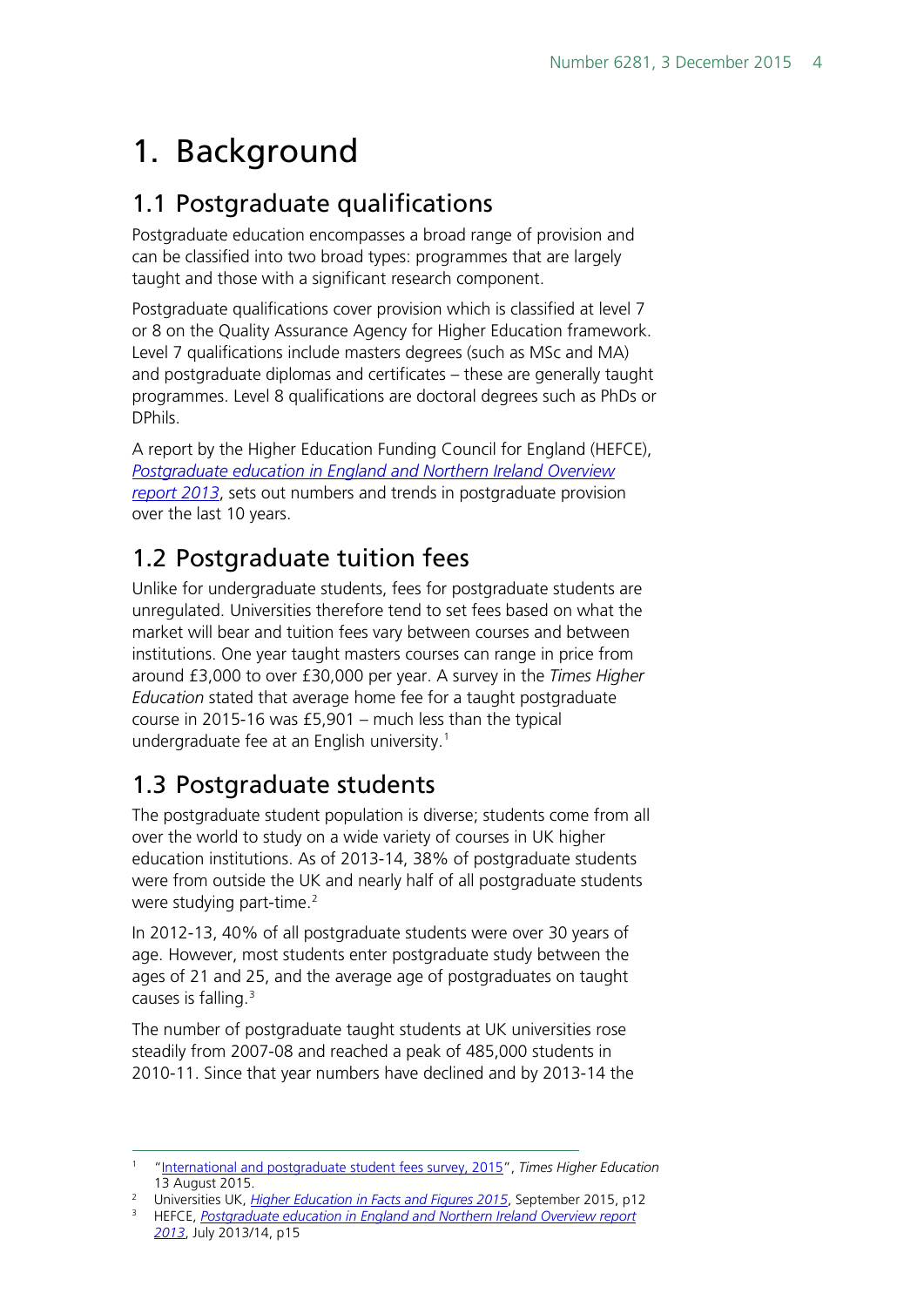number of students had fallen to 428,000 – a reduction of 57,000 students in three years.<sup>[4](#page-4-0)</sup>

The decline in the number of postgraduate students is largest among UK taught students; numbers of students on research degrees is increasing.<sup>[5](#page-4-1)</sup> The causes of the fall in student numbers are uncertain but various reasons have been suggested, such as the increase in undergraduate tuition fees and the consequent reluctance of graduates to incur more debt, and the lack of funding sources for postgraduate study.

<span id="page-4-1"></span><span id="page-4-0"></span>

<sup>4</sup> Data from HESA<br><sup>5</sup> HEFCE, *Postgraduate education in England and Northern Ireland Overview report [2013](http://www.hefce.ac.uk/media/hefce/content/pubs/2013/201314/Postgraduate%20education%20in%20England%20and%20Northern%20Ireland%20Overview%20report%202013.pdf)*, July 2013/14, p16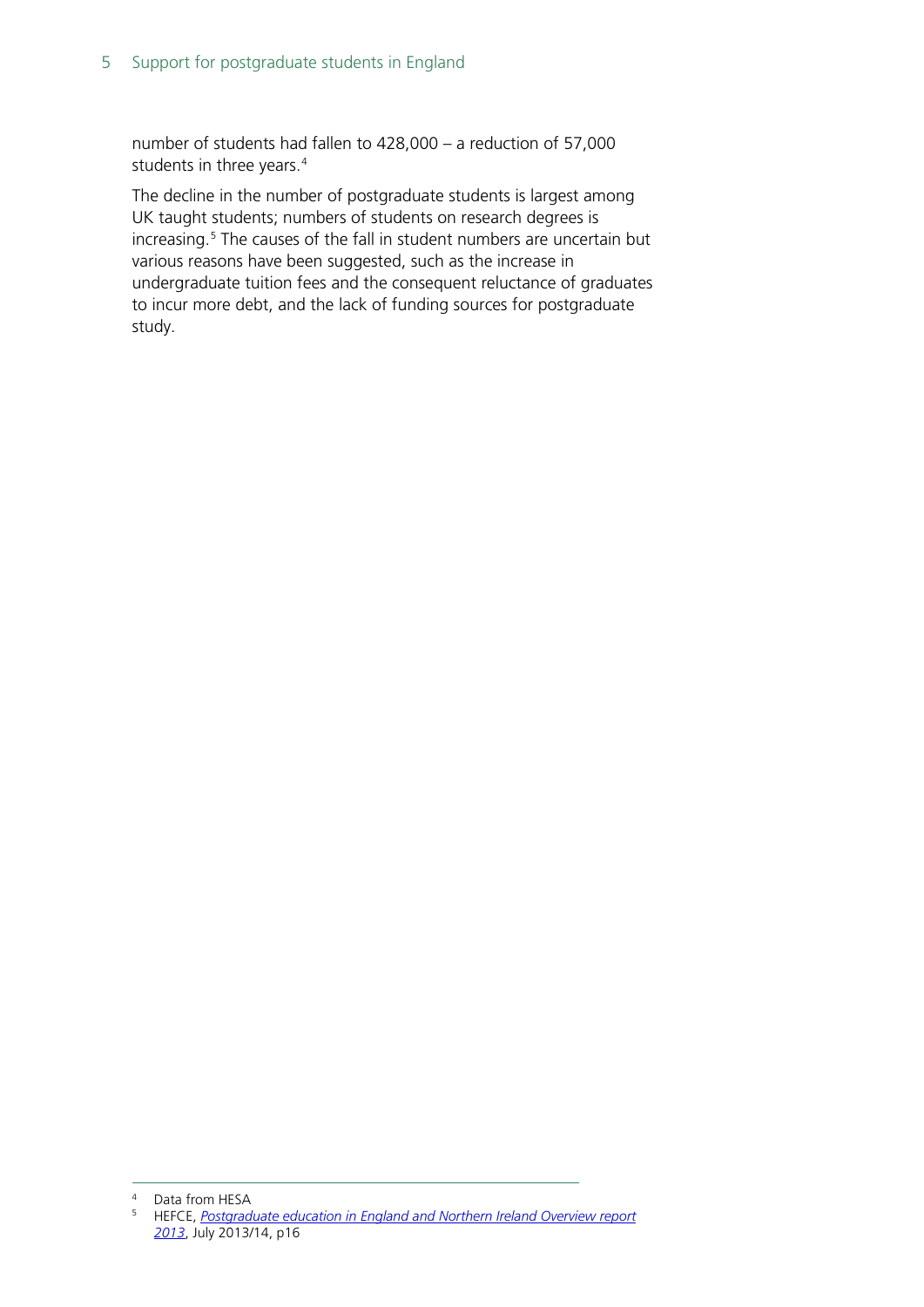## <span id="page-5-0"></span>2. Postgraduate student support

### <span id="page-5-1"></span>2.1 Overview of current position

For the 2015-16 academic year there are no mandatory general government grants or loans for postgraduate studies. The government does however provide funding in certain specific cases, such as for some postgraduate teacher training, some healthcare courses and social work courses. It also provides funding indirectly through the Research Councils and the Postgraduate Support Scheme (see below). The other sources of funding for postgraduates are from individual institutions, loans from banks, and funding from educational trusts and charities.

From the 2016-17 academic year a new system of income-contingent loans for postgraduate students will be introduced. Loans of up to £10,000 will be available to eligible students under the age of 60 studying full-time (or part-time at a minimum 50% intensity) eligible masters courses at an institution in the UK with degree awarding powers.[6](#page-5-3)

Further information on funding for postgraduate students can be found on the following websites:

- Prospects: [Funding postgraduate study](http://www.prospects.ac.uk/funding_my_further_study.htm)
- National Postgraduate Committee: [Postgraduate funding guide](http://www.npc.org.uk/page/1082154863)
- Gov.uk: **Funding for postgraduate study**

### <span id="page-5-2"></span>2.2 The Research Councils

The Research Councils provide the largest number of awards for postgraduate students; around 30,000 researchers per year, including 19,000 doctoral students, are funded by the Councils.<sup>[7](#page-5-4)</sup> Funding goes directly to universities who then select and recruit students. Each year, approximately 6,000 studentships are awarded to universities by the Councils, so competition for awards is fierce and many applicants will struggle to secure funding.

There are seven grant-awarding Research Councils:

- [Arts and Humanities Research Council \(AHRC\)](http://www.ahrc.ac.uk/skills/phdstudents/fundingandtraining/)
- [Biotechnology and Biological Sciences Research Council \(BBSRC\)](http://www.bbsrc.ac.uk/funding/studentships/)
- [Economic and Social Research Council \(ESRC\)](http://www.esrc.ac.uk/funding/guidance-for-applicants/)
- [Engineering and Physical Sciences Research Council \(EPSRC\)](https://www.epsrc.ac.uk/funding/howtoapply/fundingguide/)
- [Medical Research Council \(MRC\)](http://www.mrc.ac.uk/funding/guidance-for-applicants/)
- [Natural Environment Research Council \(NERC\)](http://www.nerc.ac.uk/funding/available/postgrad/)
- [Science and Technology Facilities Council \(STFC\)](https://www.stfc.ac.uk/565.aspx)

The Research Councils UK website provides an overview of Research Council [postgraduate funding:](http://www.rcuk.ac.uk/skills/postgrad/)

<span id="page-5-3"></span> <sup>6</sup> Department for Business, Innovation and Skills, *[Higher Education: Postgraduate](https://www.gov.uk/government/uploads/system/uploads/attachment_data/file/479703/bis-15-573-support-postgraduate-study-response.pdf)  [Study: Government response to the Consultation on Support for Postgraduate](https://www.gov.uk/government/uploads/system/uploads/attachment_data/file/479703/bis-15-573-support-postgraduate-study-response.pdf)  [Study,](https://www.gov.uk/government/uploads/system/uploads/attachment_data/file/479703/bis-15-573-support-postgraduate-study-response.pdf)* November 2015, pp12-17

<span id="page-5-4"></span><sup>&</sup>lt;sup>7</sup> ["Press briefing: People and Skills"](http://www.rcuk.ac.uk/media/brief/skills/), Research Councils UK website, last accessed 7 September 2015.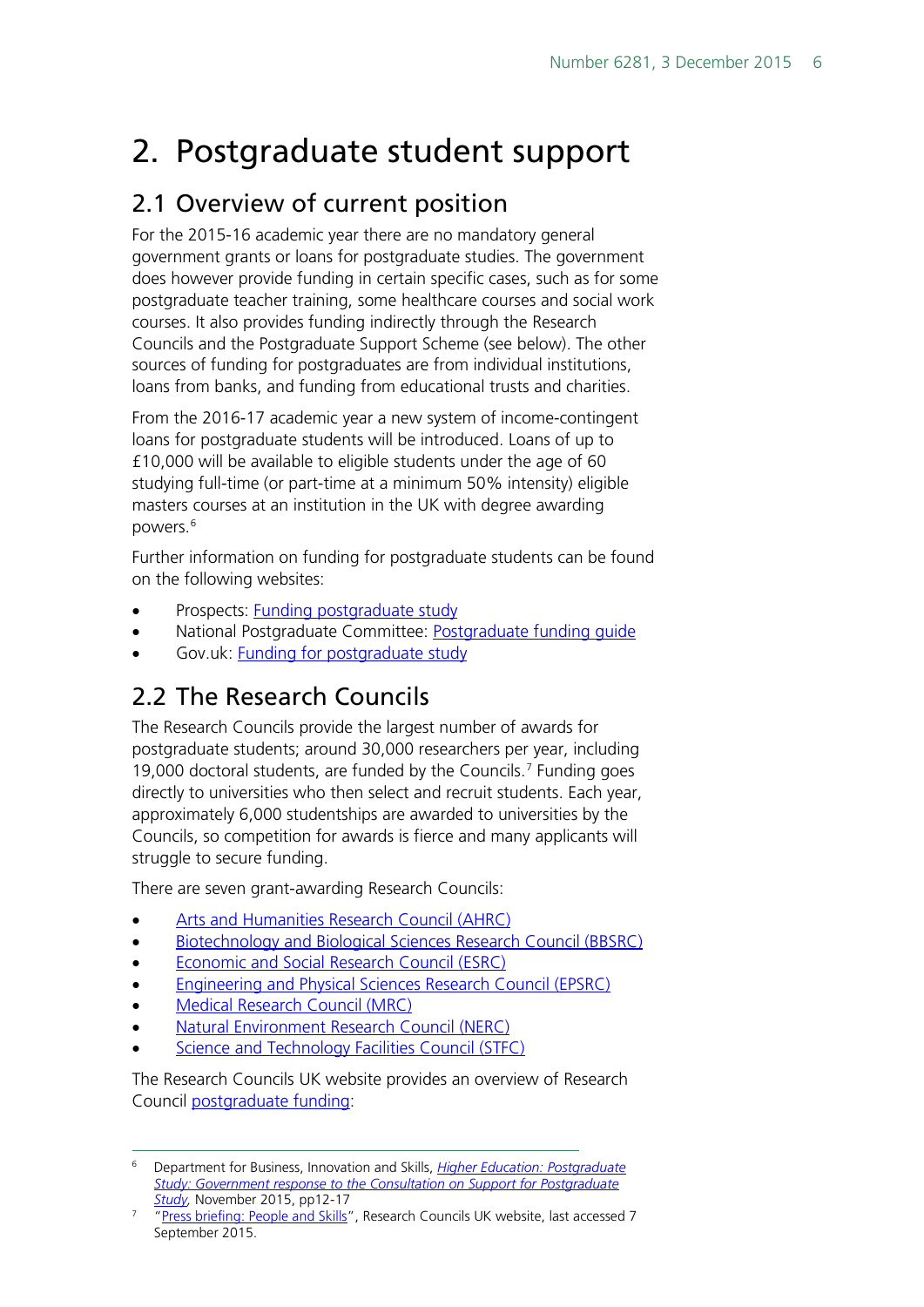Research Council funding for postgraduate research training goes directly to research organisations who then undertake the selection and recruitment of students. Prospective students seeking scholarships or bursaries for fees or stipend should contact the research organisation at which they wish to study. The research organisation will be able to offer advice on what funding is available, eligibility and application guidance. $8$ 

#### <span id="page-6-0"></span>Type of award

The Research Councils provide a variety of awards, the most common being Studentship Grants (for masters or doctorates) and Collaborative Awards. Awards may cover just tuition fees, or fees and a maintenance grant.

Student stipends, which also include contributions towards travel, fieldwork, academic materials and other course-related expenses, have set national minimum amounts; the minimum doctoral stipend for 2015-16 is £14,057. Additional sums may be available for disabled students. CASE awards may attract a higher stipend as may certain projects falling within priority recruitment areas.<sup>[9](#page-6-4)</sup>

### <span id="page-6-1"></span>2.3 Institutional Finance

Many higher education institutions have their own scholarships, bursaries or studentship awards. These may be available to certain students who qualify under the institution's own criteria. Students should apply to the department in which they wish to study to find out about the availability of such funding. Admissions staff can also be helpful in advising students on other avenues of funding that previous students have successfully employed.

#### <span id="page-6-2"></span>Postgraduate Support Scheme

The Postgraduate Support Scheme (PSS) supports students who are under-represented at postgraduate level and are studying subjects in line with the Government's growth strategies. In 2014-15 the scheme provided £25 million for 20 pilot projects that supported these aims. The HEFCE website provides information on the pilot projects:

The 20 successful projects support more than 2,800 students and involve a range of support activities. These include:

- financial and pastoral support
- mentoring and networking
- curricula change
- funded studentships
- work placements
- a variety of bursary and loan schemes.<sup>[10](#page-6-5)</sup>

In its 2014 Autumn Statement the Coalition Government announced that the 2015-16 PSS would provide £50 million to institutions to

<span id="page-6-3"></span> <sup>8</sup> ["Postgraduate Training"](http://www.rcuk.ac.uk/skills/postgrad/), Research Councils UK website, last accessed 7 September 2015.

<span id="page-6-4"></span><sup>9</sup> ["Research Councils UK Doctoral Stipend Levels and Indicative Fees for 2015"](http://www.rcuk.ac.uk/media/announcements/150121/), Research Councils UK website, last accessed 7 September 2015.

<span id="page-6-5"></span><sup>10</sup> ["Postgraduate Support Scheme"](http://www.hefce.ac.uk/sas/PSS/), HEFCE website, last accessed 7 September 2015.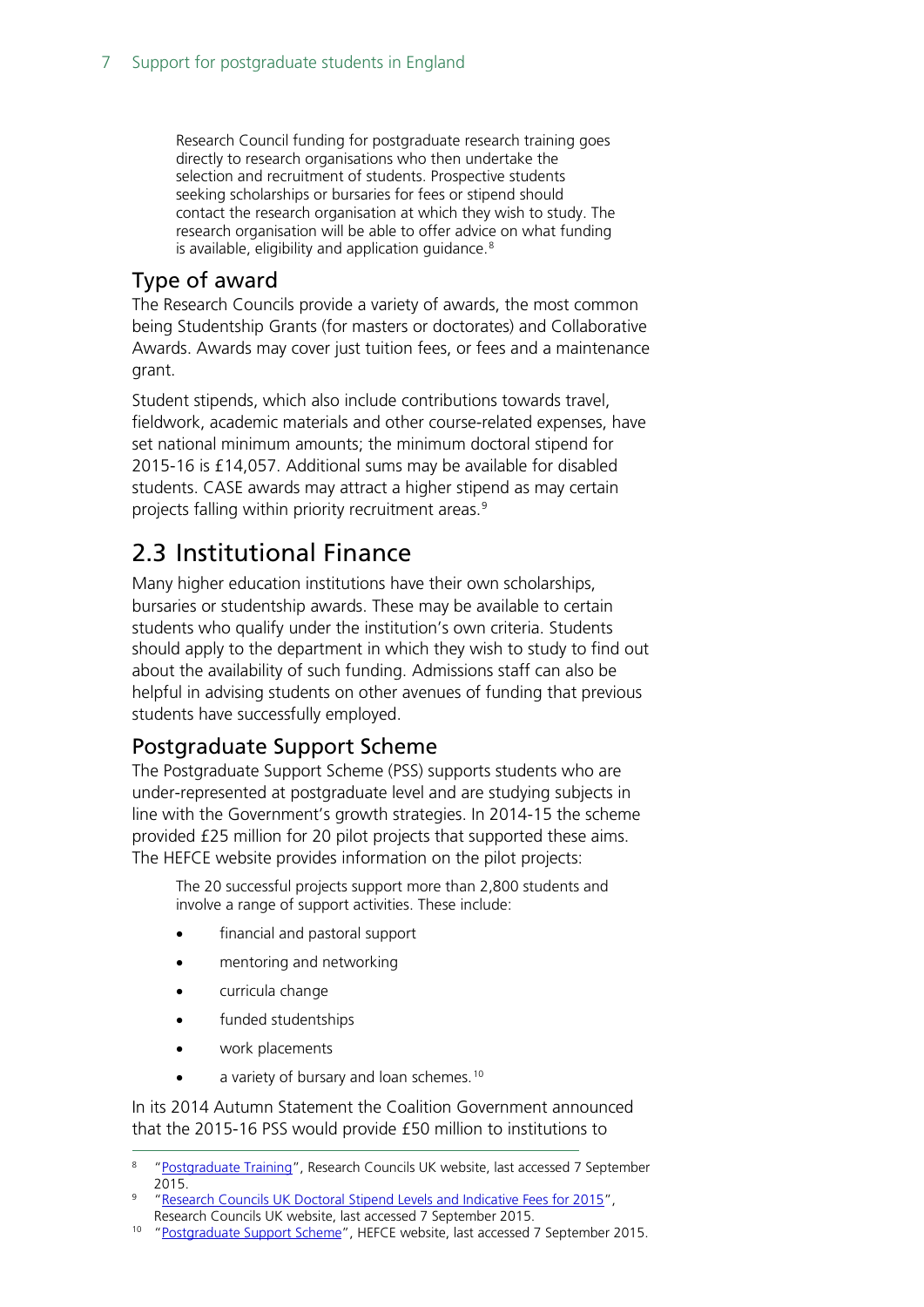provide bursaries on a match-funded basis. HEFCE stated that this would allow 10,000 masters students to each receive a £10,000 contribution towards the cost of their studies.

The Government indicated that the 2015-16 PSS will provide a bridge to the postgraduate loans which will be available from 2016-17 (see below).<sup>[11](#page-7-2)</sup>

### <span id="page-7-0"></span>2.4 Loans

#### <span id="page-7-1"></span>New loans for postgraduate masters courses

The Chancellor announced in the Autumn Statement 2014 that a new system of income contingent loans of up to £10,000 for postgraduate students under the age of 30 on taught masters courses would be introduced from 2016-17:

**1.154** Autumn Statement 2014 therefore introduces a new offer of income contingent loans for those under 30 years old wishing to undertake a postgraduate taught masters in any subject. These loans, of up to £10,000, are planned to be available from 2016- 17 and will be repaid concurrently with undergraduate loans. The loans are designed so that, on average, individuals will repay in full, in recognition of the high private return to individuals, but they will beat commercial rates. The government will consult on the detail and will confirm the delivery plan. This is expected to benefit around 40,000 students, and enable around 10,000 more individuals to take advantage of the opportunity to undertake postgraduate study each year.

**1.155** To support students until these loans are in place, the Higher Education Funding Council for England (HEFCE) will allocate £50 million in 2015-16 to universities to offer bursaries on a match funded basis. These will be £10,000 each and will benefit 10,000 students.<sup>[12](#page-7-3)</sup>

On 25 March 2015, the Coalition Government published a [consultation](https://www.gov.uk/government/uploads/system/uploads/attachment_data/file/416243/BIS-15-185-consultation-on-support-for-postgraduate-study.pdf) on the proposed loans system. The consultation closed on 29 May 2015 and the Government published its [response](https://www.gov.uk/government/uploads/system/uploads/attachment_data/file/479703/bis-15-573-support-postgraduate-study-response.pdf) in November 2015.<sup>[13](#page-7-4)</sup> The response confirmed that loans will be available from the 2016-17 academic year. It also set out the eligibility criteria for the loans, which in some areas are wider than those originally proposed and consulted upon.

#### **Individual eligibility**

The response outlined that loans of up to £10,000 will be available to eligible students aged under 60 on eligible 1 or 2 year full-time masters courses. This will include taught, research, distance learning or professional masters courses across all disciplines. Students studying part-time at a minimum of 50% intensity of full-time study will also be able to access loans.

<span id="page-7-2"></span><sup>&</sup>lt;sup>11</sup> HEFCE, Postgraduate Support Scheme: Guidance for institutions receiving funding to [support postgraduate students 2015-16,](http://www.hefce.ac.uk/pubs/year/2014/cl322014/name,99146,en.html) Circular letter 32/2014, December 2014.

<span id="page-7-4"></span><span id="page-7-3"></span>

<sup>&</sup>lt;sup>12</sup> HM Treasury, *Autumn Statement 2014*, Cm 8961 December 2014 p44<br><sup>13</sup> Department for Business, Innovation and Skills, *Higher Education: Postgraduate [Study: Government response to the Consultation on Support for Postgraduate](https://www.gov.uk/government/uploads/system/uploads/attachment_data/file/479703/bis-15-573-support-postgraduate-study-response.pdf)  [Study,](https://www.gov.uk/government/uploads/system/uploads/attachment_data/file/479703/bis-15-573-support-postgraduate-study-response.pdf)* November 2015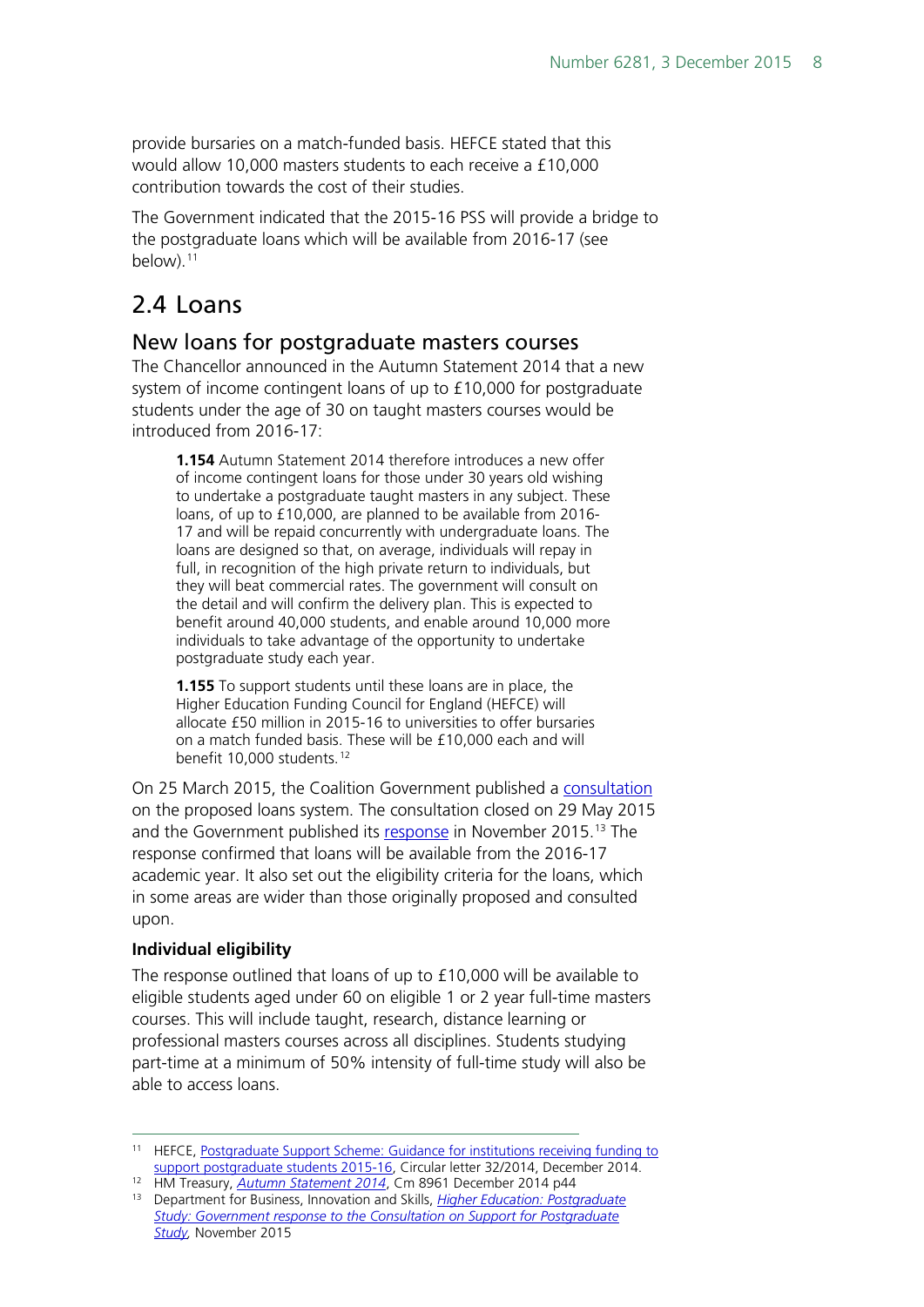Individuals who already have a postgraduate masters qualification will not be eligible.

#### **Institutional eligibility**

Loans will be available to eligible English-domiciled students who study in the United Kingdom, including at higher education institutions outside England. They will not be available to students who move to England from one of the other nations of the UK to study.

To be eligible for loans in 2016-17, students must be studying at a higher education institution with Degree Awarding Powers. The response stated that the Government intends to extend institutional eligibility from 2017-18.

#### **Repayment**

The repayment rate will be 6% and loans will be repaid concurrently with other student loans. The repayment threshold will be £21,000 and will be frozen until 2021. Repayments will commence from April 2019, but individuals will be able to make voluntary repayments before this time if they wish.<sup>[14](#page-8-1)</sup>

A summary of the terms and conditions of the postgraduate masters loan scheme is provided on pages 23-25 of the [Government's response.](https://www.gov.uk/government/uploads/system/uploads/attachment_data/file/479703/bis-15-573-support-postgraduate-study-response.pdf)

More information is available in Library Briefing Paper 7049, New loans [for postgraduate students announced in the Autumn Statement 2014](http://www.parliament.uk/business/publications/research/briefing-papers/SN07049/new-loans-for-postgraduate-students-announced-in-the-autumn-statement-2014)*.*

#### <span id="page-8-0"></span>Loans for PhDs

In the budget statement delivered on 18 March 2015, the Chancellor announced that the Government would "add to the financial support…announced at the autumn statement for postgraduates, with new support for PhDs and research-based masters degrees".[15](#page-8-2) The Red Book stated that the support would include income-contingent loans of up to £25,000:

The government will introduce a package of measures to broaden and strengthen support for postgraduate researchers (including both masters and PhDs). This additional support will focus on seizing new opportunities in postgraduate research and build on partnerships with industry, charities, academies and individual members of society. It will include:

- $[...]$
- introducing income contingent loans of up to £25,000 to support PhDs (and research masters). These loans will be in addition to existing funding, and designed to minimise public subsidy. The government will consult with research councils, universities and industry to examine how best to design these.<sup>[16](#page-8-3)</sup>

The second half of the consultation document published in March 2015 concerned the proposed loans for PhDs and research-based masters

<span id="page-8-1"></span> <sup>14</sup> Ibid, pp12-16

<span id="page-8-2"></span><sup>15</sup> [HC Deb 18 March 2015 c776](http://www.publications.parliament.uk/pa/cm201415/cmhansrd/cm150318/debtext/150318-0001.htm#15031840000001)

<span id="page-8-3"></span><sup>16</sup> HM Treasury, *[Budget 2015,](https://www.gov.uk/government/uploads/system/uploads/attachment_data/file/416330/47881_Budget_2015_Web_Accessible.pdf)* HC1093, March 2015, p98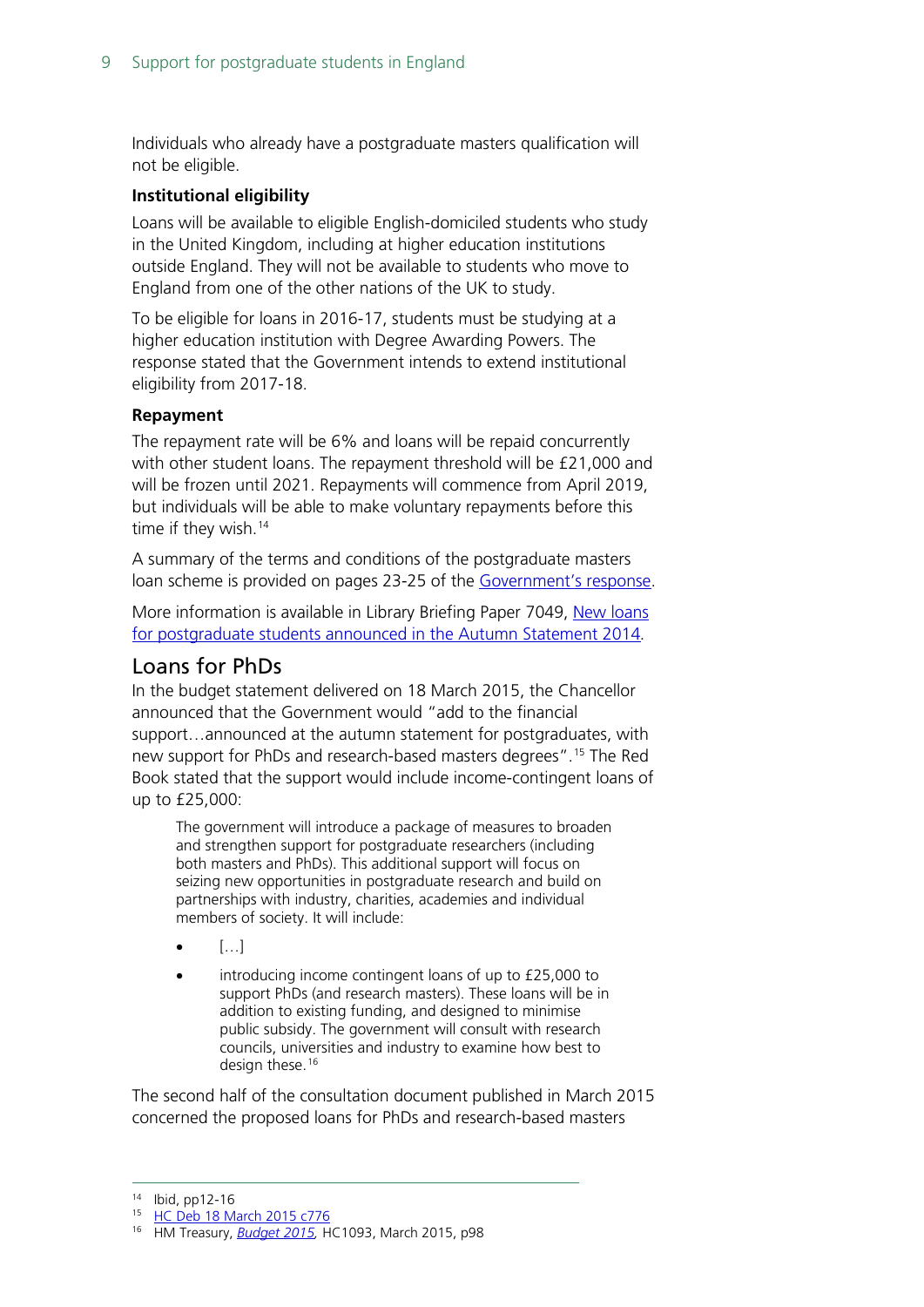courses. It stated that the Government would review the support for postgraduate research students:

The Government will review how we can both broaden and strengthen support for postgraduate research students and excellent postgraduate research. The Review will cover all postgraduate research degrees, including PhDs, research master's, Engineering Doctorates and other professional doctorates. It will not examine support for postdoctoral research.[17](#page-9-1)

It further stated that the review would consider whether to introduce income contingent loans for postgraduate research degrees:

The Review will consider whether to broaden support for postgraduate research students by introducing income contingent loans of up to £25,000 over the lifetime of a postgraduate research degree. The intention is to offer loans as an addition to the present system of grant funding, not as a replacement, widening access to postgraduate research degrees by offering support to those unable to obtain grants under the current system. The loans would be designed to avoid deadweight. There is a trade-off between overall number and level of loans and the level of public subsidy. If the subsidy were higher, we would have to consider for example capping the total number of loans, or restricting to specific subjects.<sup>[18](#page-9-2)</sup>

As outlined above, the response to the consultation published in November 2015 stated that eligible students on research masters courses would be able to access loans of up to £10,000 from 2016-17.

With regards to PhD students, the response stated that:

The Government is also committed to the introduction of income contingent loans for Doctoral study. As set out in the consultation, our intention is to offer these loans in addition to grant funding, not as a replacement.<sup>[19](#page-9-3)</sup>

No further information was provided in the consultation response.

#### <span id="page-9-0"></span>Professional and Career Development Loans

Professional and Career Development Loans are subsidised bank loans. Students can borrow between £300 and £10,000 to cover course fees and living costs. The Skills Funding Agency pays the interest on the loan while the student is studying – and for one month afterwards. After this, interest is payable at the rate fixed when the loan was taken out.

To qualify for a Professional and Career Development Loan an individual must be 18 or over; been living in the UK for at least three years when the course starts; and plan to work in the UK, European Union or European Economic Area after the course. They must also be doing a qualifying course. To qualify, a course must:

• only last up to 2 years, or 3 years if they include 1 year of work experience;

<span id="page-9-1"></span> <sup>17</sup> Department for Business, Innovation and Skills, *[Consultation on Support for](https://www.gov.uk/government/uploads/system/uploads/attachment_data/file/416243/BIS-15-185-consultation-on-support-for-postgraduate-study.pdf)  [Postgraduate Study](https://www.gov.uk/government/uploads/system/uploads/attachment_data/file/416243/BIS-15-185-consultation-on-support-for-postgraduate-study.pdf)*, March 2015, p29

<span id="page-9-2"></span><sup>18</sup> Ibid, p30

<span id="page-9-3"></span><sup>19</sup> Department for Business, Innovation and Skills, *[Higher Education: Postgraduate](https://www.gov.uk/government/uploads/system/uploads/attachment_data/file/479703/bis-15-573-support-postgraduate-study-response.pdf)  [Study: Government response to the Consultation on Support for Postgraduate](https://www.gov.uk/government/uploads/system/uploads/attachment_data/file/479703/bis-15-573-support-postgraduate-study-response.pdf)  [Study,](https://www.gov.uk/government/uploads/system/uploads/attachment_data/file/479703/bis-15-573-support-postgraduate-study-response.pdf)* November 2015, p20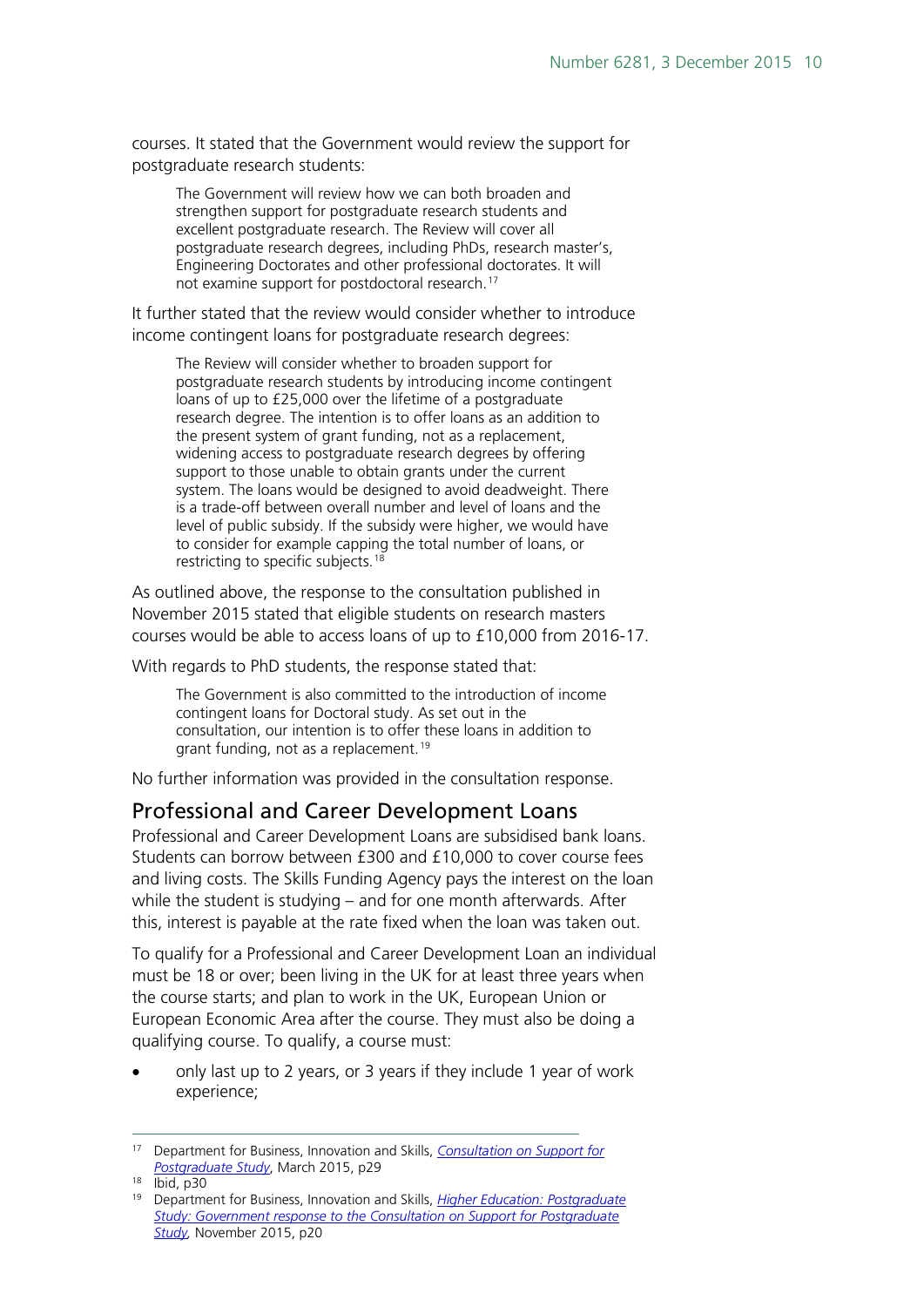- be provided by an organisation on the Professional Career and Development Loan Register; and
- help with the individual's career they don't have to lead to a qualification.

Further information is available on the Gov.uk website at [Professional](https://www.gov.uk/career-development-loans/eligibility)  [and Career Development Loans.](https://www.gov.uk/career-development-loans/eligibility)

### <span id="page-10-0"></span>2.5 Subject specific awards

### <span id="page-10-1"></span>Teaching

Information on funding for postgraduate teacher training courses is available on the Get Into Teaching website at, **Bursaries and funding**.

#### **Tuition fee and maintenance loans and grants**

Postgraduate students on initial teacher training courses which are not salaried have to pay tuition fees, but they are eligible for a tuition fee loan to cover the cost. Postgraduate trainees on non-salaried programmes may also be eligible to apply for mainstream student loans and grants.[20](#page-10-3)

#### **Bursaries**

Eligible non-salaried trainee teachers on postgraduate programmes may qualify for a training bursary – an incentive payment designed to attract highly-qualified trainees in shortage subject areas. Trainees do not need to apply for a bursary – if they meet the eligibility criteria, payments will start when they begin their course. A table on the Get Into Teaching [Website](http://www.education.gov.uk/get-into-teaching/funding/postgraduate-funding) provides an overview of bursary levels for the 2016-17 academic year.

#### **Scholarships**

There are a number of specialist competitive scholarships ranging from £25,000 to £30,000 for trainees in physics, chemistry, maths and computing. Scholarships are awarded by professional bodies for these subjects, and selection is through an additional application and assessment process. Each scholarship also comes with a package of non-financial benefits, such as early career support and membership of the appropriate professional body. Trainees awarded a scholarship cannot also claim a standard Department for Education bursary.<sup>[21](#page-10-4)</sup>

More information on funding for postgraduate teacher training courses is available in section four of Library Briefing Paper 6710, Initial teacher [training in England.](http://www.parliament.uk/business/publications/research/briefing-papers/SN06710/initial-teacher-training-in-england)

#### <span id="page-10-2"></span>Medical students

A brief outline of the support available to postgraduate medical students is provided below. More information is available in Library Briefing Paper 6495, [Support for medical students in England in](http://researchbriefings.files.parliament.uk/documents/SN06495/SN06495.pdf)  [2014/15 and 2015/16.](http://researchbriefings.files.parliament.uk/documents/SN06495/SN06495.pdf)

<span id="page-10-4"></span><span id="page-10-3"></span><sup>&</sup>lt;sup>20</sup> ["Funding for postgraduate teacher training"](http://www.education.gov.uk/get-into-teaching/funding/postgraduate-funding), Department for Education website, last accessed 9 February 2015.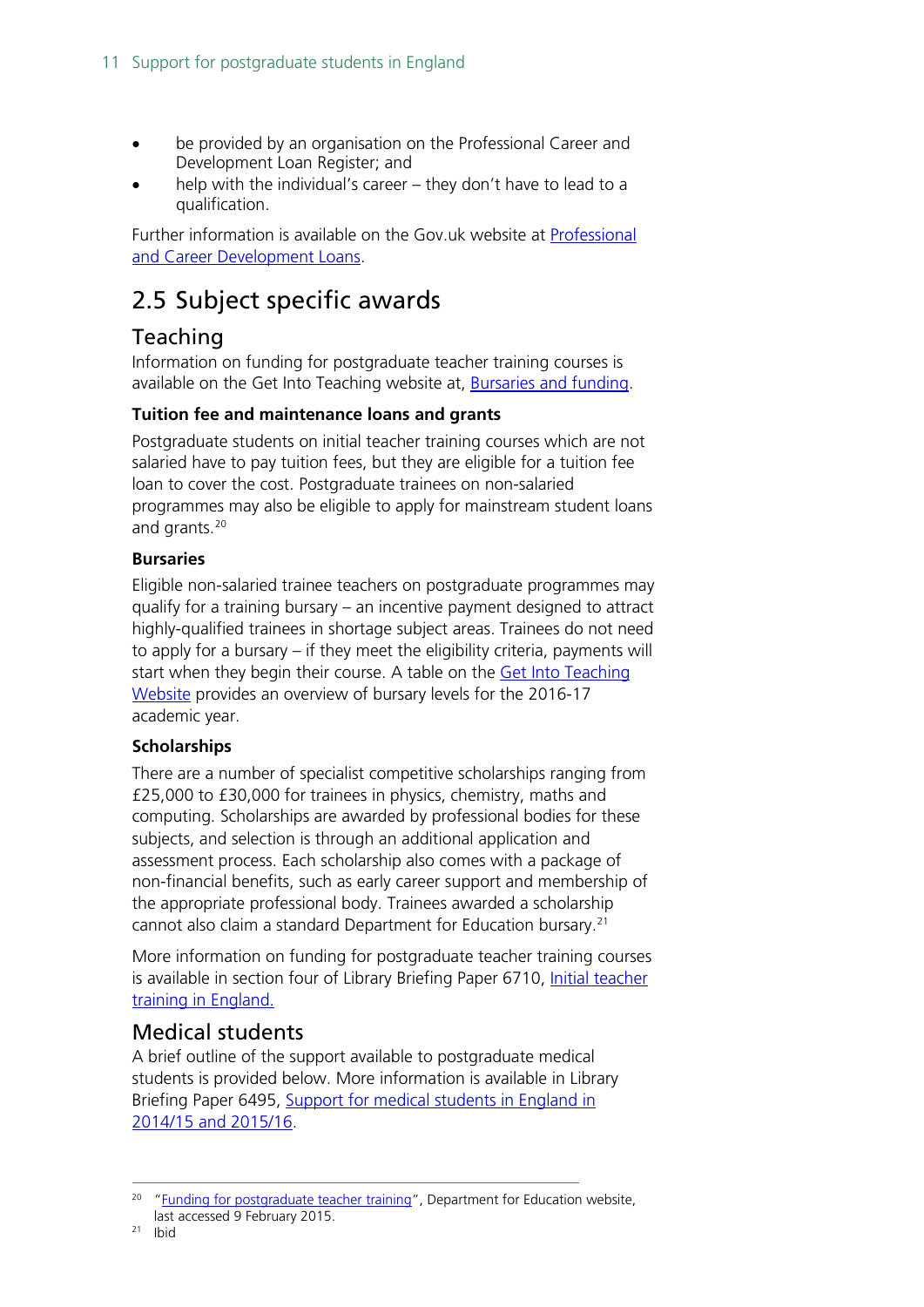Graduate students study on two main types of medical degree programme: the standard undergraduate course of 5+ years (taken as a second undergraduate degree), or the accelerated graduate entry course (4 years). Funding depends on the type of course taken and is different to the support available to students taking a first undergraduate medical degree.

#### **Graduate students on the standard 5 year+ undergraduate course**

Students have to pay their tuition fees for the first four years of their course and are not eligible for a tuition fee loan or a maintenance grant. They may, however, be able to apply to Student Finance England for a maintenance loan.

From year five of their training, graduate medical students receive the same support as undergraduate medical students. That is, their tuition fees will be paid by the NHS Student Bursary Scheme; they will also be eligible to apply for a means-tested NHS bursary to cover maintenance costs and a reduced maintenance loan from Student Finance England. Students starting from 2012 have also had access to a non-means tested grant of  $£1,000$  as part of their NHS Bursary award.<sup>[22](#page-11-1)</sup>

#### **Graduate students on accelerated (four year) courses**

In their first year, students have to pay the first £3,465 of their fees and can take out a loan for the balance of up to £9,000 per annum. In the remaining years of the course, the NHS bursary pays the first £3,465 of the fees and the student can continue to take out a loan for the remainder.

Students in year one of the accelerated course can also apply for a maintenance loan, but not a maintenance grant. In years two, three and four, eligible students may apply for the same living cost support as undergraduates on the five year degree – i.e. a means-tested NHS bursary, reduced rate maintenance loan and the £1,000 non-means tested grant.

These funding arrangements apply for students starting their courses in 2014-15 and 2015-16. Arrangements for 2016-17 and beyond are yet to be announced. $23$ 

Further information is available in the NHS Business Services Authority booklet, [Your Guide to NHS Student Bursaries 2015/16](http://www.nhsbsa.nhs.uk/Documents/Students/Your_guide_to_NHS_Student_Bursaries_2015_-16_(V2)_Web_11.2014.pdf) and on the [Money4medstudents](http://www.money4medstudents.org/finding-money) website.

#### <span id="page-11-0"></span>Healthcare

Students accepted for an NHS funded place on a course that leads to professional registration as a nurse, midwife or other specified healthcare profession may be eligible for an NHS Bursary. The new fulltime students in 2015-16, students may receive:

funding to cover the cost of tuition fees

<span id="page-11-2"></span><span id="page-11-1"></span><sup>&</sup>lt;sup>22</sup> ["Financial support for students on degree courses in medicine"](http://www.nhscareers.nhs.uk/explore-by-career/doctors/training-to-become-a-doctor/undergraduate-medical-education/financial-support-for-students-on-degree-courses-in-medicine/), NHS Careers website, last accessed 7 September 2015.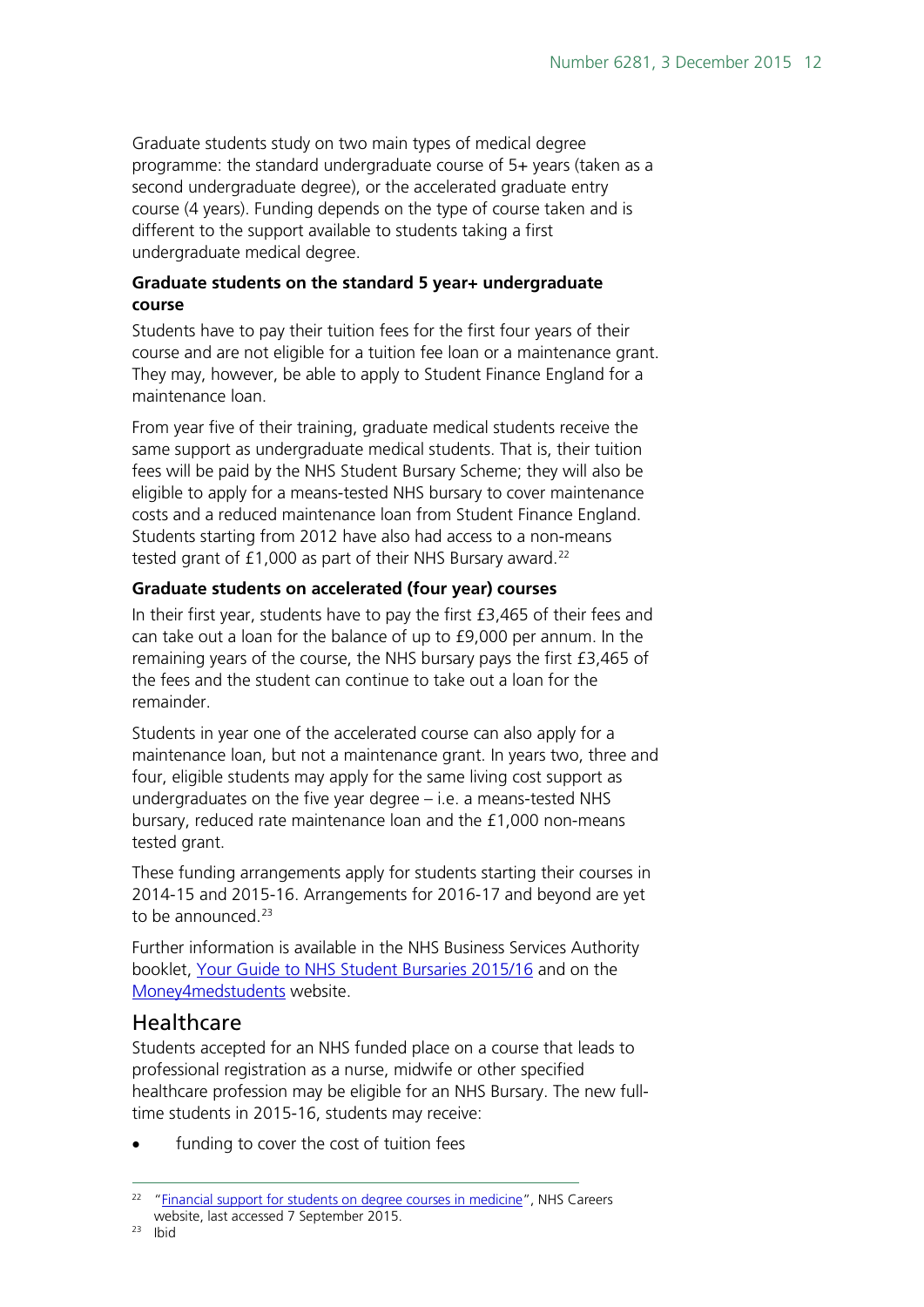- a non-means tested grant of £1,000 per year
- a means tested bursary to help with living costs of up to £3,191 for students living away from home in London, £2,643 for students living away from home outside London and £2,207 for students living at home.<sup>[24](#page-12-1)</sup>

The bursary can also include a number of other elements such as an extra weeks allowance and a dependants' allowance.

Information on the bursaries, including a full list of qualifying professional registrations, is available in the NHS Business Services Authority's *quide*, and on the Gov.uk website at [NHS bursaries.](https://www.gov.uk/nhs-bursaries/overview)

#### **Spending Review and Autumn Statement announcement**

The *Spending Review and Autumn Statement 2015* announced that the Government would replace grants with student loans for students in nursing, midwifery and the allied health subjects. The announcement further stated that the cap on the number of students in these subjects would be removed:

The Spending Review reforms the funding system for health students by replacing grants with student loans and abolishing the cap on the number of student places for nursing, midwifery and allied health subjects. The current grant system means that there is a cap on student nurses and over half of all applicants to nursing courses are turned away. This reform will enable universities to provide up to 10,000 additional nursing and other health professional training places this Parliament. This will ensure that there are enough nurses for the NHS while cutting the current reliance on expensive agency staff. The move to loans will also mean access to 25% more financial support for health students during their studies. The government will work with key stakeholders to implement the reforms.<sup>[25](#page-12-2)</sup>

The announcement stated that the change will be implemented from September 2017, with the details subject to consultation.<sup>26</sup>

#### <span id="page-12-0"></span>Social Work

The social work bursary was introduced by the Department of Health as an incentive to train in social work. Changes were made to the funding for social work students from the 2013-14 academic year.

Under the system in place from 2013-14, all eligible postgraduate students are entitled to a Placement Travel Allowance (PTA). In addition, they may be entitled to a bursary if they are included on the list of eligible students provided by their higher education institution. [27](#page-12-4) Students who received a bursary prior to 2013-14 and have not interrupted their studies will continue to be funded under the previous arrangements.

<span id="page-12-1"></span> <sup>24</sup> NHS Business Services Authority, *[Financial help for healthcare students 2015-16,](http://www.nhsbsa.nhs.uk/Documents/Students/Financial_help_for_healthcare_students_2015-16_(V1)_04.2015.pdf)*  April 2015, p22

<span id="page-12-2"></span><sup>25</sup> HM Treasury, *[Spending Review and Autumn Statement 2015,](https://www.gov.uk/government/uploads/system/uploads/attachment_data/file/479749/52229_Blue_Book_PU1865_Web_Accessible.pdf)* Cm9162, November 2015, pp31-2

<span id="page-12-3"></span><sup>26</sup> Ibid, p126

<span id="page-12-4"></span><sup>&</sup>lt;sup>27</sup> ["Social Work Bursaries"](http://www.nhsbsa.nhs.uk/Students/825.aspx), NHS Business Services Authority website, last accessed 7 September 2015.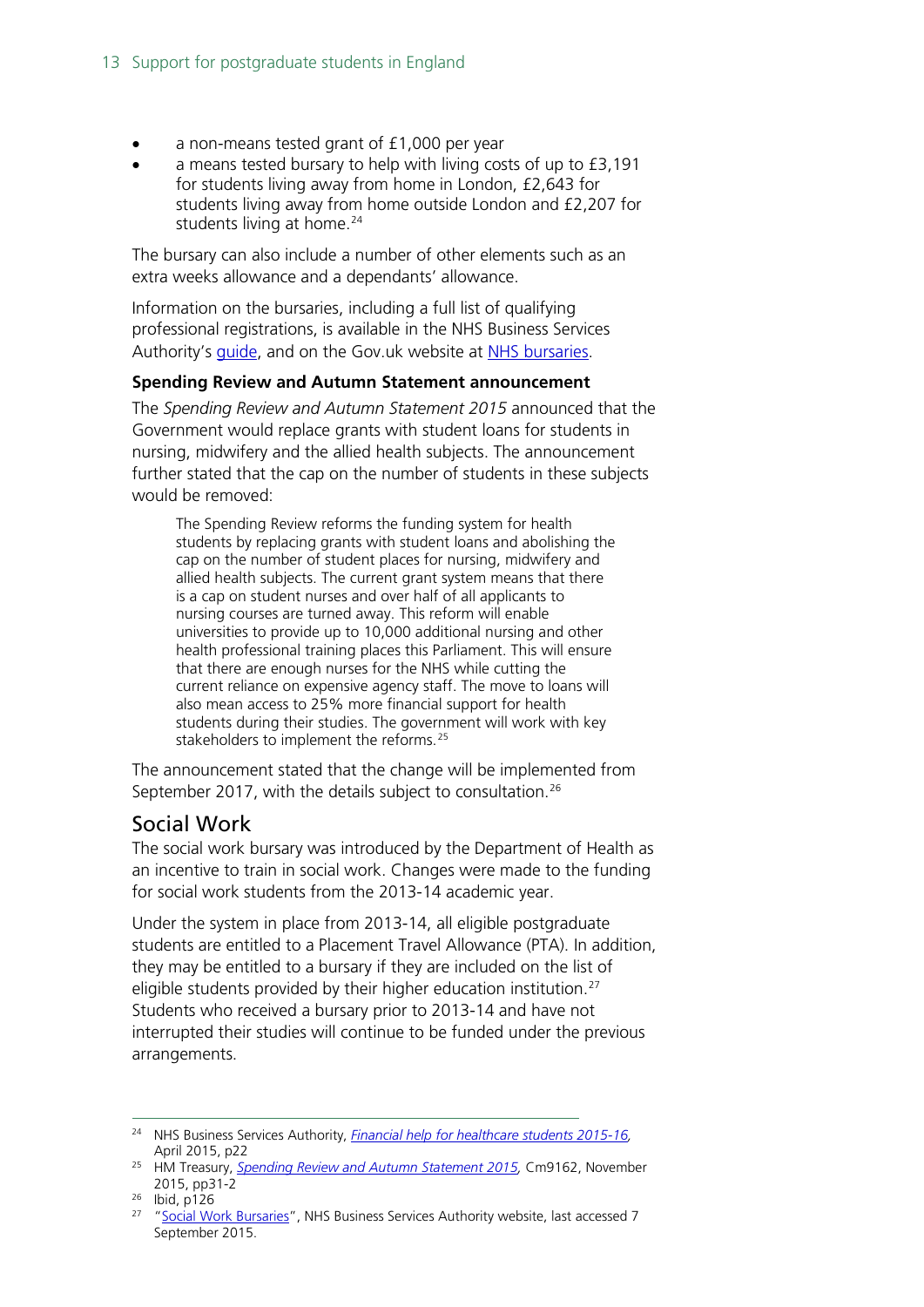More information is available on the NHS Business Authority website at [Social Work Bursaries.](http://www.nhsbsa.nhs.uk/Students/825.aspx)

#### <span id="page-13-0"></span>Law

The University of Law has various scholarships and bursaries for students at the university wishing to take postgraduate qualifications. Information on them is available on the University of Law website at [Postgraduate scholarships and bursaries.](http://www.law.ac.uk/postgraduate/postgraduate-scholarships/)

Metro Bank also offers a [Professional Studies Loan for Legal Studies](http://www.law.ac.uk/postgraduate/postgraduate-funding-options/) for University of Law students taking GDL, LLM, LPC and BPTC courses.

Previously, HSBC ran a scheme called The Bar Loan, which was a loan offered to eligible students on the Bar Professional Training Course (BPTC). However, HSBC has withdrawn the scheme and the final date for applying was 31 December 2013. On its website, the Bar Council states that it is in the process of trying to establish a similar scheme with an alternative bank.<sup>28</sup>

### <span id="page-13-1"></span>2.6 Trusts and Charities

Trusts and charities may provide funding for postgraduate students. These grants are entirely discretionary and small amounts of up to £500 might be available. When contacting these bodies it is recommended that the student finds a connection with the organisation such as the area to be studied, residential or a family link.

Several resources provide information on the bodies to approach:

- *The Grants Register* (Macmillan)
- *The Guide to Major Trusts 2014/15* (Directory of Social Change)
- *Charities Digest 2015* (Waterlow Information Services)
- [Grantsforindividuals.org.uk](http://www.grantsforindividuals.org.uk/search.aspx)
- [GRANTfinder.co.uk](http://www.grantfinder.co.uk/) (log-in required)

### <span id="page-13-2"></span>2.7 Funds for disabled postgraduate students

Disabled students undertaking postgraduate study can apply for a Disabled Students' Allowance (DSA) to help them with the extra costs they may have because of their disability. In the 2014-15 and 2015-16 academic years postgraduate students can get a single allowance of up to a maximum amount of £10,362 a year. DSAs do not have to be repaid.[29](#page-13-4)

Further information is available on the Gov.uk website at, Disabled [Students' Allowances.](https://www.gov.uk/disabled-students-allowances-dsas)

<span id="page-13-3"></span><sup>&</sup>lt;sup>28</sup> ["Funding and Scholarships"](http://www.barcouncil.org.uk/careers/finance-and-funding/funding-and-scholarships/), The Bar Council website, last accessed 7 September 2015.

<span id="page-13-4"></span><sup>29</sup> ["Disabled Students' Allowances \(DSAs\)"](https://www.gov.uk/disabled-students-allowances-dsas/what-youll-get), Gov.uk website, last accessed 7 September 2015.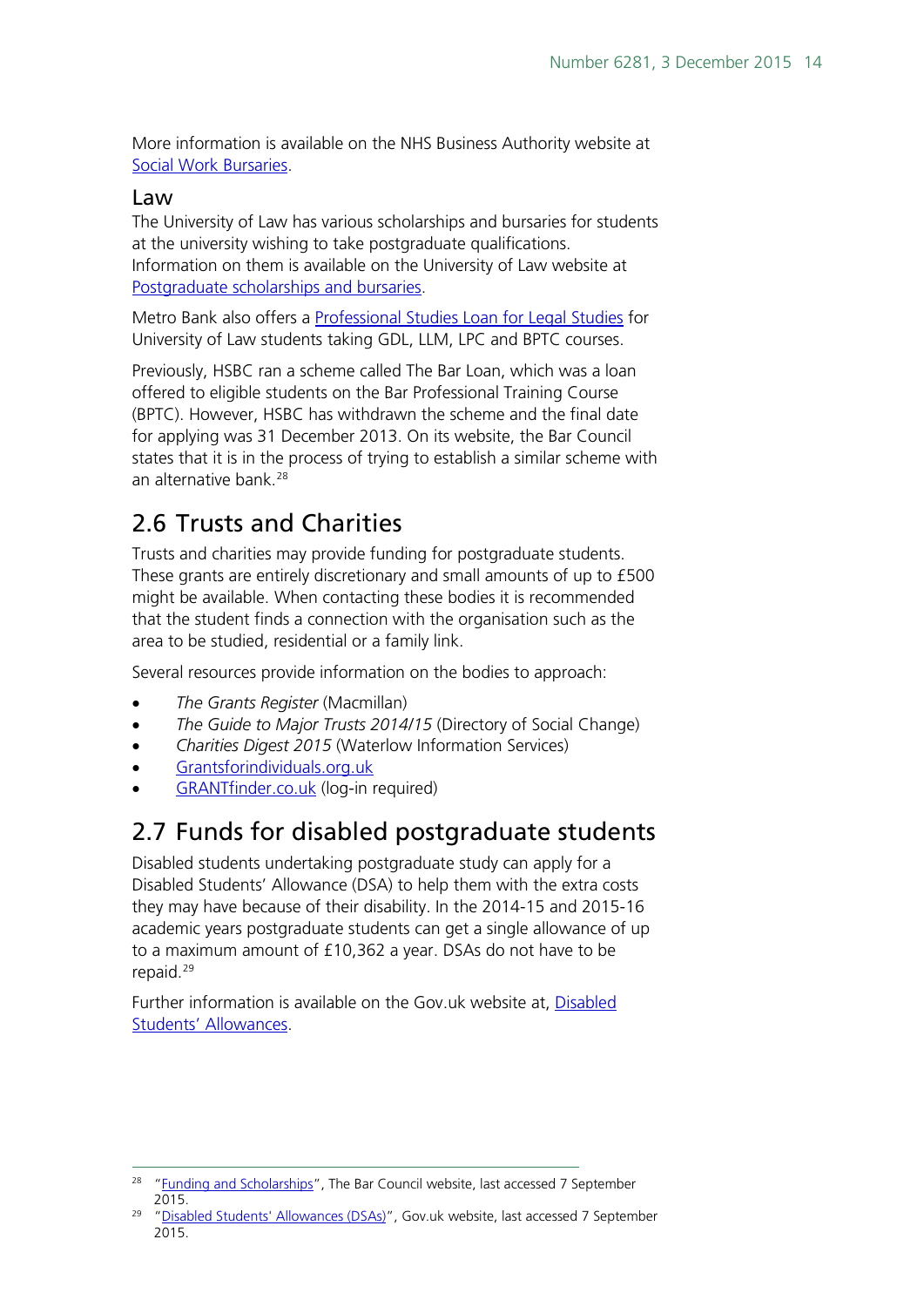## <span id="page-14-0"></span>3. Funding for postgraduate study abroad

In England, only courses which are 'designated courses' under regulations in the *Education (Student Support) Regulations 20*11, as amended, are eligible for student support. Regulation 5(c)(da) states that for a course to be 'designated' it must be "substantially provided in the United Kingdom".<sup>[30](#page-14-2)</sup> As a result, students studying an entire course at a university outside of the UK are not eligible for student support.

Information on the [European Commission Your Europe](http://europa.eu/youreurope/citizens/education/university/fees-and-financial-help/index_en.htm) website explains that UK students have the right to study in any other EU country and when doing so they should be treated the same as nationals for fee purposes. However, the requirement of equal treatment may, under EU law, be taken by member states to apply only to fees, so it is permissible for countries to restrict other types of student support to their home students.<sup>[31](#page-14-3)</sup> For example, EU students studying in the UK are eligible for fee support on the same basis as UK home students, but they are not generally eligible for maintenance loans or grants.

The **Prospects website** provides information for students considering studying at an overseas university.

#### <span id="page-14-1"></span>Erasmus+ Master Loans scheme

The European Commission intends to increase the mobility of postgraduate students by improving their access to affordable finance through the provision of a masters-level student loan guarantee facility. Under the Erasmus+ Master Loans scheme, students who have been accepted for a full masters study programme in another Erasmus+ Programme country will be able to apply for a loan to contribute to their costs. Loans will be offered by participating banks and student loan agencies and students will be able to borrow up to €12,000 for a oneyear Masters course or up to €18,000 for a two-year course.

The Student Loan Guarantee Facility began operation in June 2015, with a gradual roll-out across the Erasmus+ programme countries. MicroBank in Spain is the first bank to participate, for both outgoing and incoming Masters students.

More information is available on the European Commission [website](http://ec.europa.eu/education/opportunities/higher-education/masters-loans_en.htm) and in the guide, **Erasmus+ Master Loans**.

 <sup>30</sup> *[Education \(Student Support\) Regulations 201](http://www.opsi.gov.uk/si/si2009/uksi_20091555_en_3)1*, SI 2011/1986

<span id="page-14-3"></span><span id="page-14-2"></span><sup>&</sup>lt;sup>31</sup> ["University fees and financial help"](http://europa.eu/youreurope/citizens/education/university/fees-and-financial-help/index_en.htm), European Commission Your Europe website, last accessed 7 September 2015.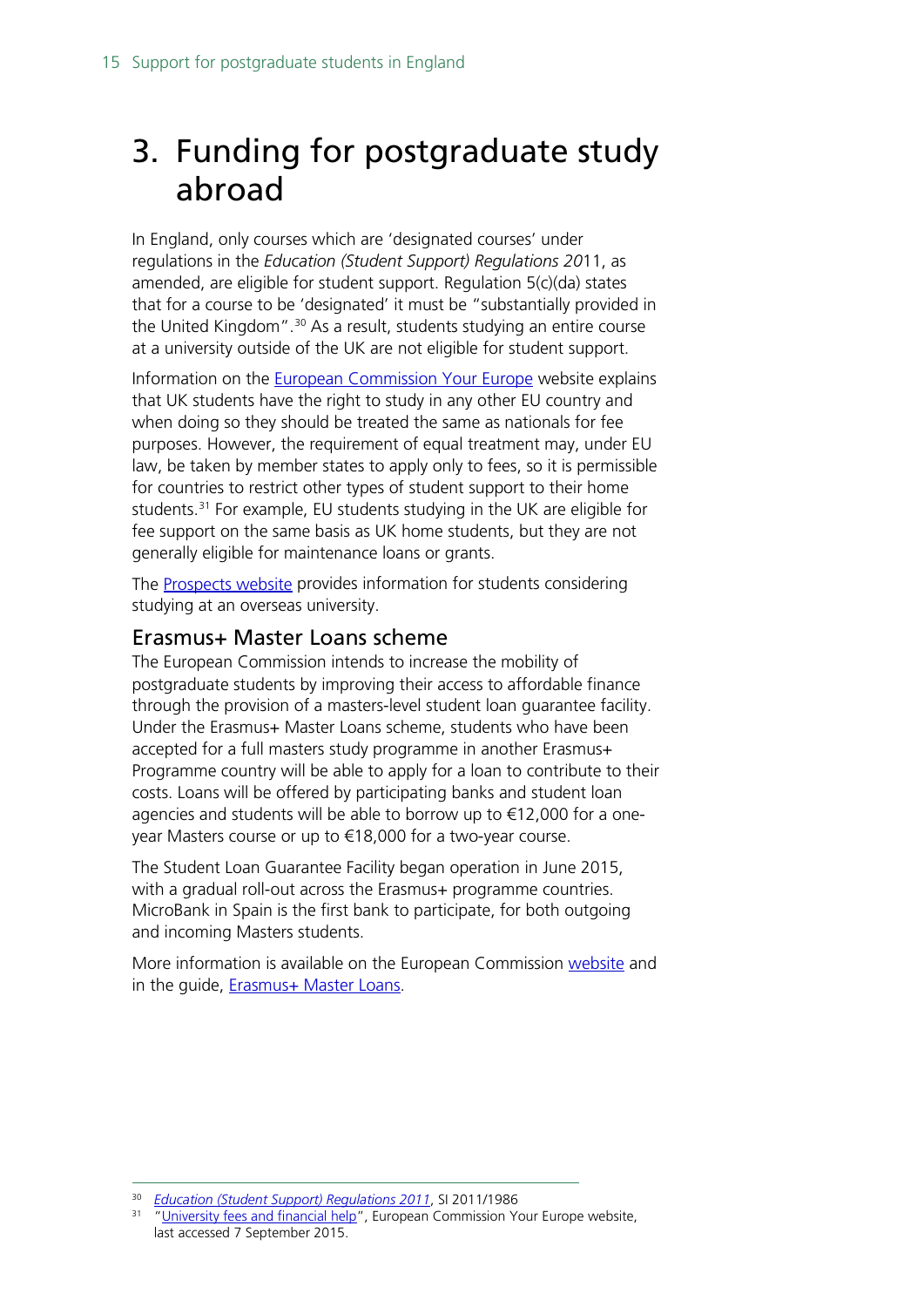## <span id="page-15-0"></span>4. Further reading

Several reports have contained information on the provision and funding of postgraduate education. These include:

- Universities UK, Postgraduate Taught Education: The Funding [Challenge,](http://www.universitiesuk.ac.uk/highereducation/Documents/2014/PostgraduateTaughtEducationTheFundingChallenge.pdf) 29 May 2014
- CentreForum, [Postgraduate Education: Better Funding and Better](http://www.centreforum.org/assets/pubs/postgrad-education.pdf)  [Access,](http://www.centreforum.org/assets/pubs/postgrad-education.pdf) June 2013
- Higher Education Commission, [Postgraduate Education An](http://www.policyconnect.org.uk/hec/research/report-postgraduate-education)  [Independent Inquiry by the Higher Education Commission,](http://www.policyconnect.org.uk/hec/research/report-postgraduate-education) 23 October 2012
- Adrian Smith et al, One Step Beyond: Making the most of [postgraduate education](http://webarchive.nationalarchives.gov.uk/20121212135622/http:/www.bis.gov.uk/assets/BISCore/corporate/docs/P/10-704-one-step-beyond-postgraduate-education.pdf)*,* March 2010
- Higher Education Policy Institute (HEPI) [Postgraduate Education in](http://www.bl.uk/aboutus/highered/helibs/postgraduate_education.pdf)  [the United Kingdom](http://www.bl.uk/aboutus/highered/helibs/postgraduate_education.pdf) January 2010
- 1994 Group [Analysis of postgraduate provision at UK Universities](http://www2.le.ac.uk/departments/gradschool/about/role/external/publications/pgprovision.pdf) January 2010
- Universities UK Taught postgraduate students: market trends and [opportunities](http://www.universitiesuk.ac.uk/highereducation/Documents/2009/TaughtPostgraduateStudents.pdf) May 2009